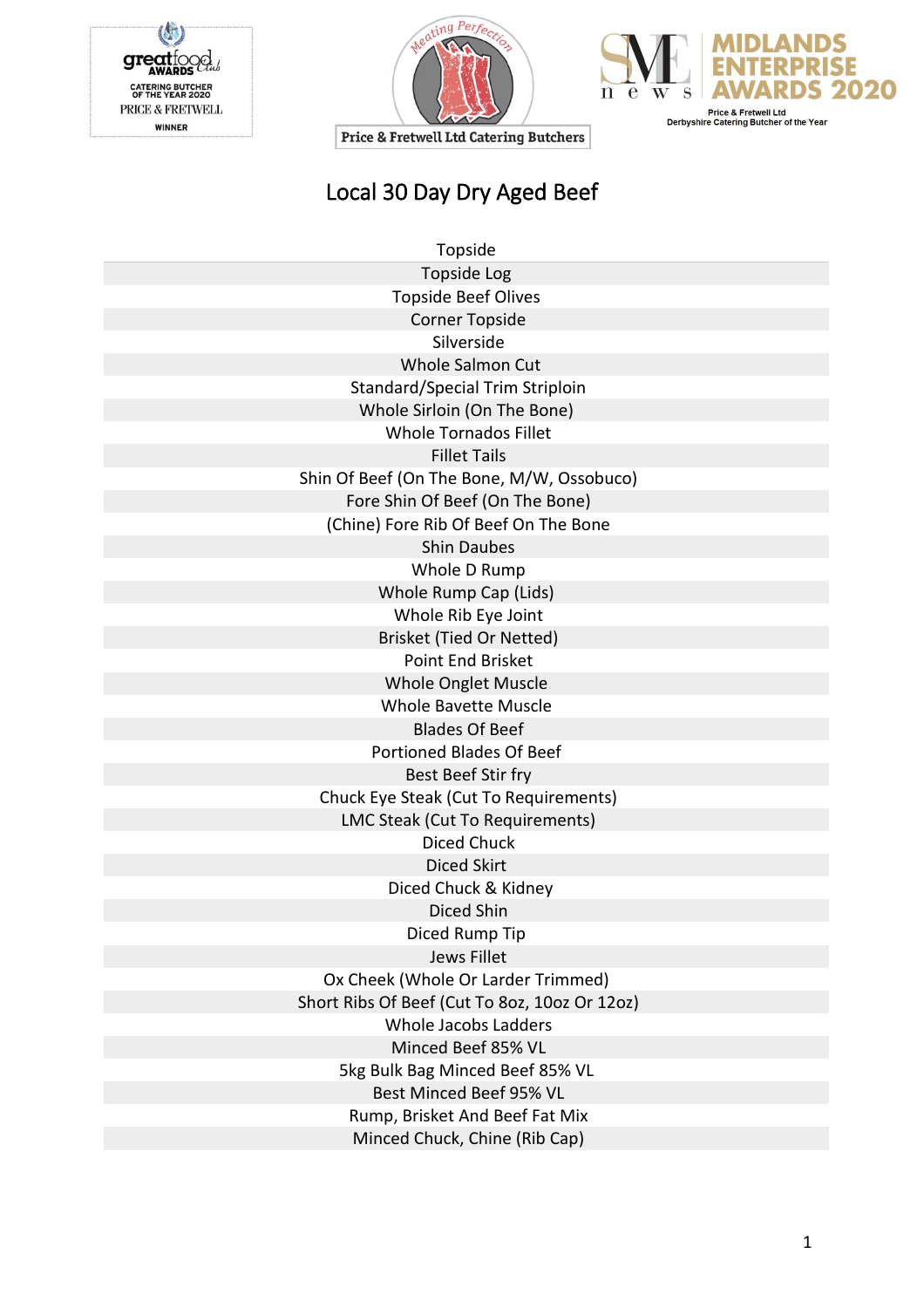





Minced Chuck Ultra Prime Minced Steak Minced Brisket M/W Chuck Eye Steak Salted Beef (Notice Required)





All joints can be tied or netted, with netting providing the caterer with extra yield.

Cut Beef Bones Marrow Bones (Whole Or Cut) Marrow Bone Rings/Sides Beef Basting Fat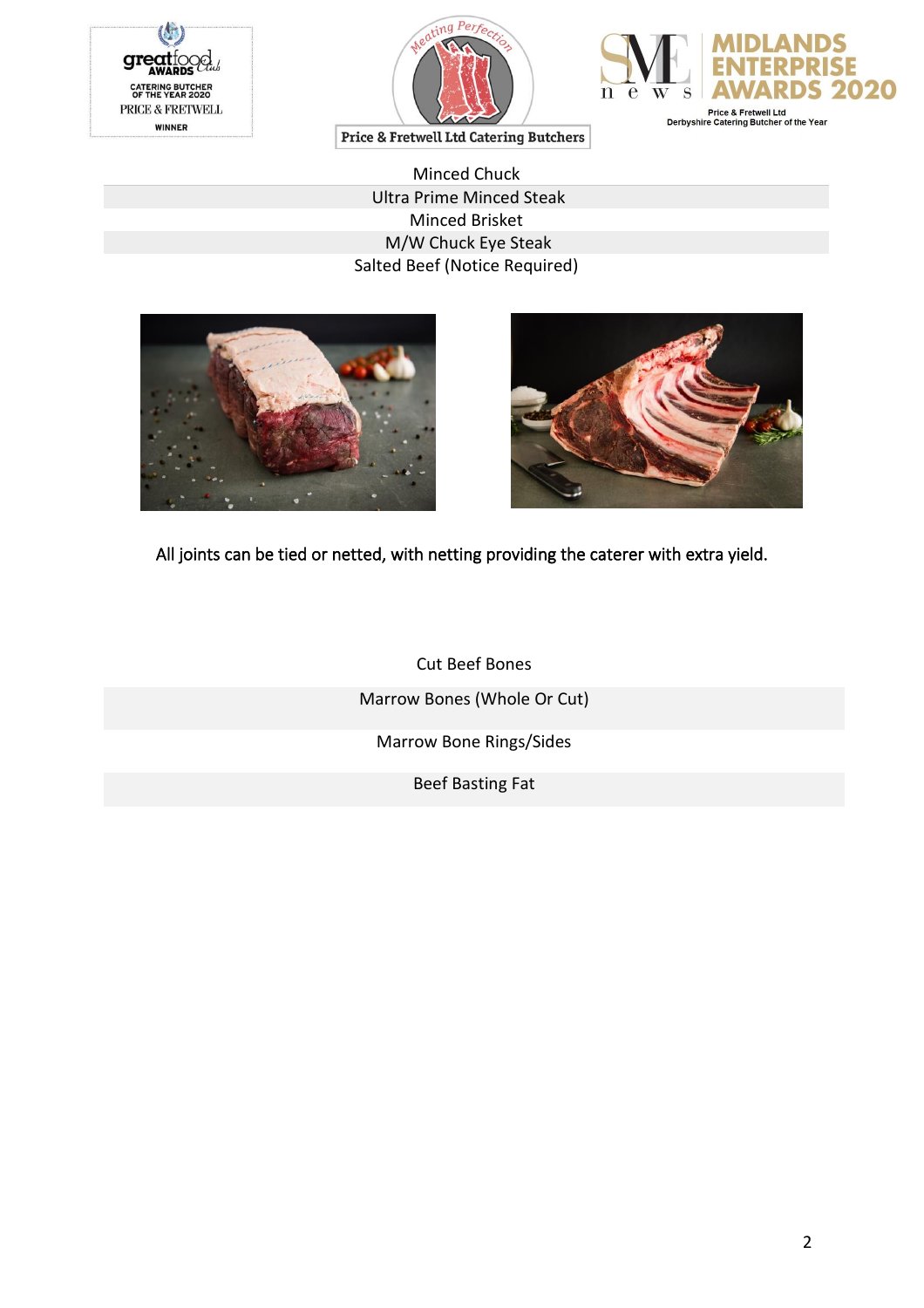





### 30 Day Dry Aged Steaks

Tomahawk (700g Or 1.1kg)

Cote De Boeuf

Sirloin Steak

Fillet Steak

*'Best Beef Product' Finalist in National Meat Management Awards* Fillet Tornados Steak *'Best Beef Product' Finalist in National Meat Management Awards* Chateaubriand Steak

Rib Eye Steak

**Great Taste Award Winning** Porterhouse Steak

Rump Steak

Bistro (Heart) Of Rump Steak

Whole Bistro (Heart) Of Rump

T-Bone Steak

Battered Top Rump Steak

Beef Fillet Medallions Rump Pave

Steak Pave

Flat Iron Steak

Bavette Steak

Hanger Steak

Onglet Steak

Whole Special Trim Fillet Trio Of Fillet (Beef, Pork & Lamb) Steak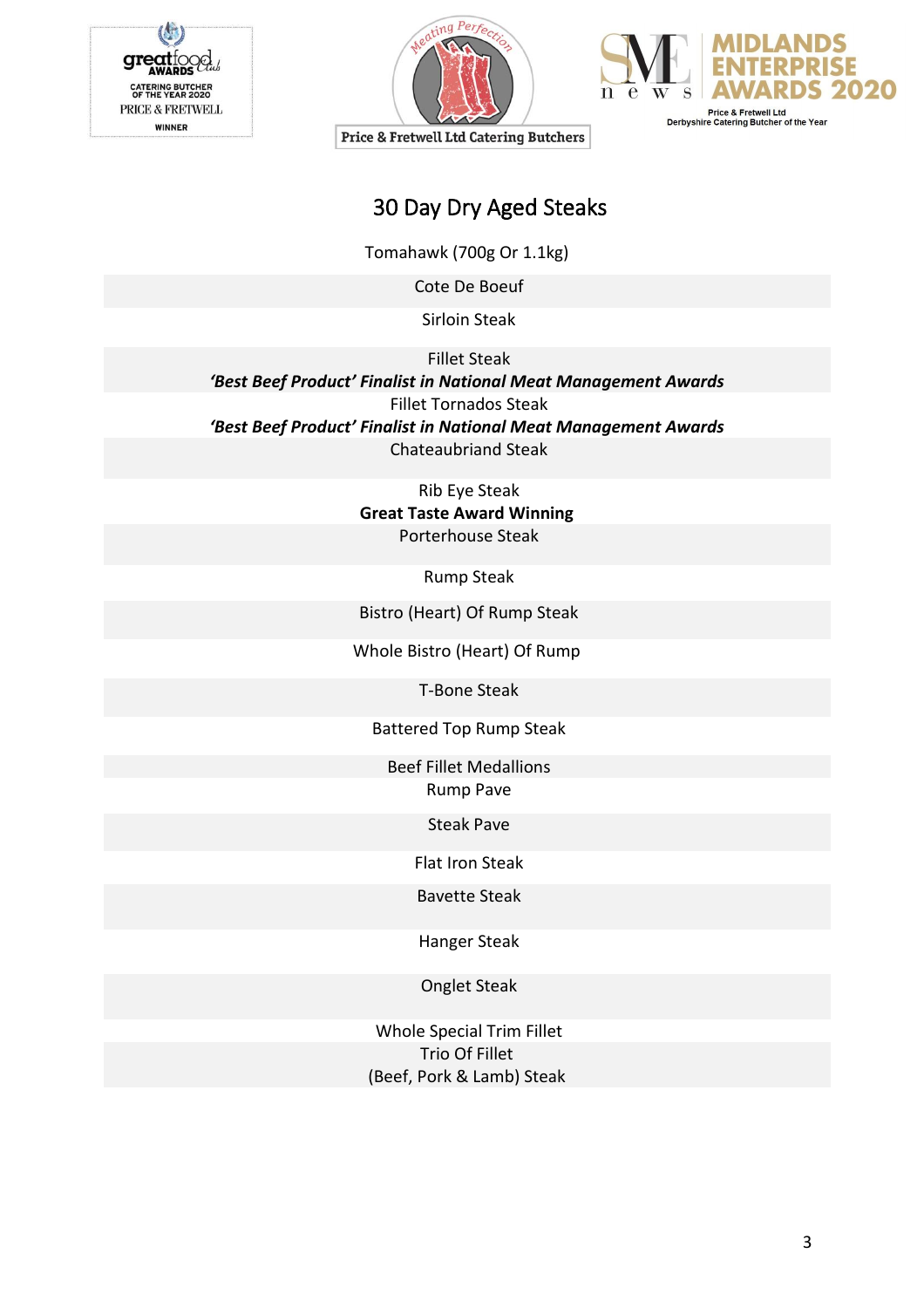





All of our steaks can be vacuum packed or peach papered to each customers requirements. Glazes are also available for all of the above steaks.

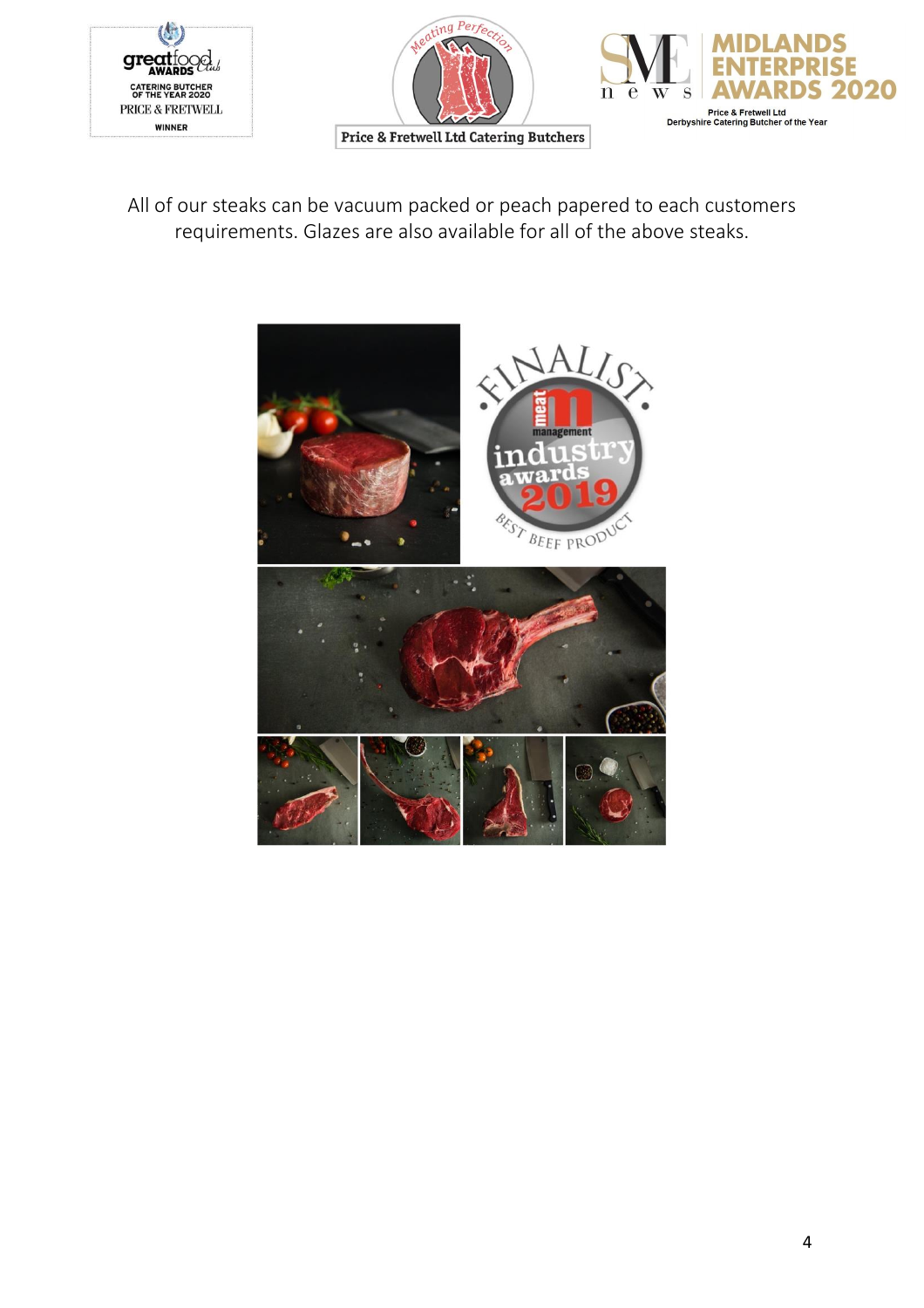





# Selected Beef Product Range

Topside

| <b>Topside Log</b>           |  |
|------------------------------|--|
| <b>Corner Topside</b>        |  |
| <b>Whole Silverside</b>      |  |
| Salmon Cut                   |  |
| <b>Roasting Striploin</b>    |  |
| <b>Steaking Striploin</b>    |  |
| <b>Tied Sirloin Joints</b>   |  |
| <b>Whole Tornados Fillet</b> |  |
| <b>Fillet Tails</b>          |  |
| Whole Roasting Rib Eye Joint |  |
| Whole Steaking Rib Eye Joint |  |
| Brisket (Tied Or Netted)     |  |
| <b>Blades Of Beef</b>        |  |
| Whole D Rump                 |  |
| Whole Rump Cap (Lids)        |  |
|                              |  |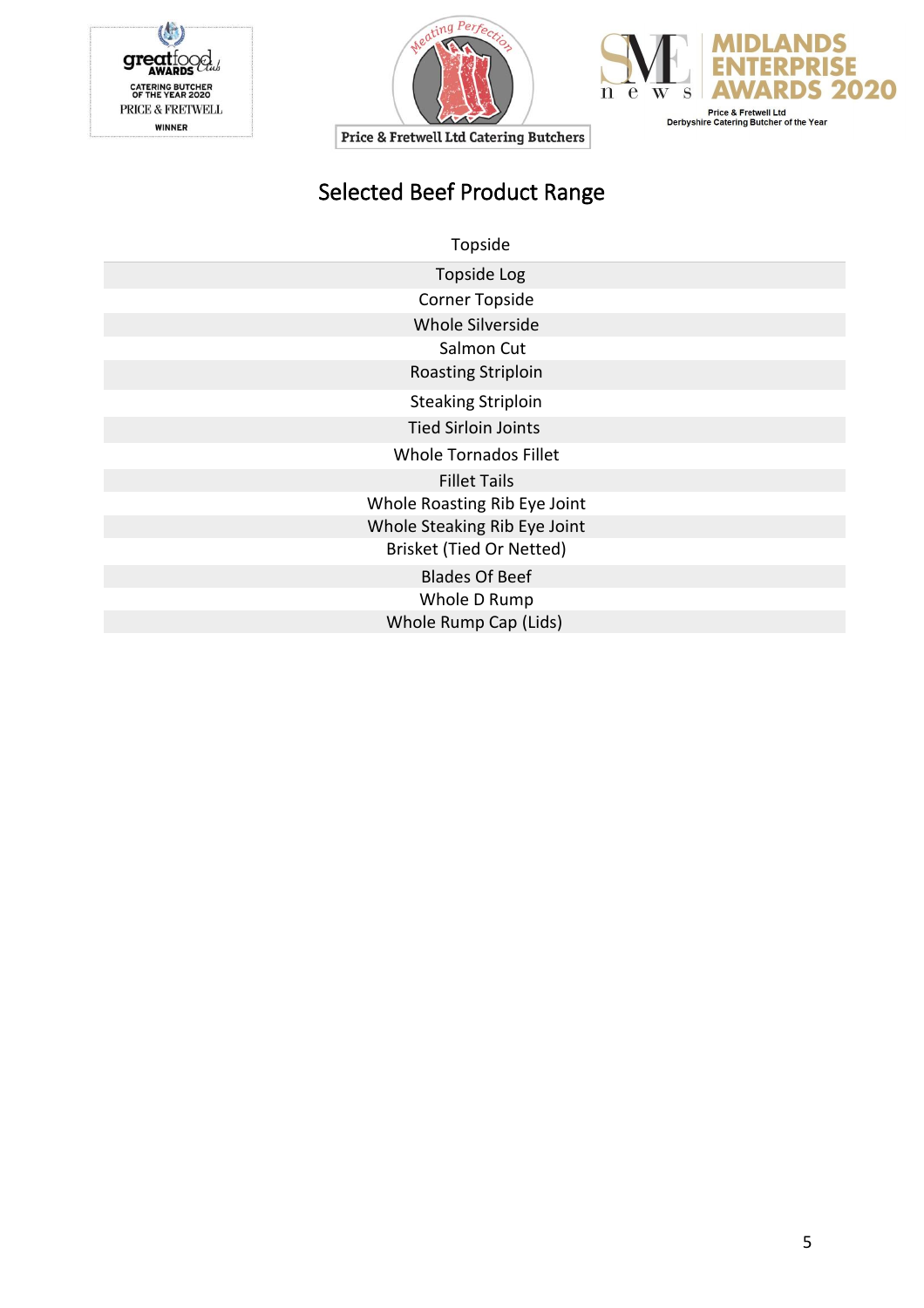





# Selected British Steak Range

Sirloin Steak

Fillet Steak

Fillet Tornados Steak

Chateaubriand Steak

Rib Eye Steak

Rump Steak

Beef Fillet Medallions

Rump Pave

Steak Pave

Flat Iron Steak

Bavette Steak

Hanger Steak

Onglet Steak

Trio Of Fillet (Beef, Pork & Lamb) Steak

#### Veal

Whole Veal Cushion Rose Whole Veal Cushion Milk Fed Veal Escalope's Rose Milk fed Veal Escalope's Rose Fresh Calves Liver Milk Fed (Whole Or Cut To Requirements) Calves Liver Rose Veal Striploins (Steaking) Veal Sirloins (Cut To Requirements) Diced Venison Veal Marrow Bones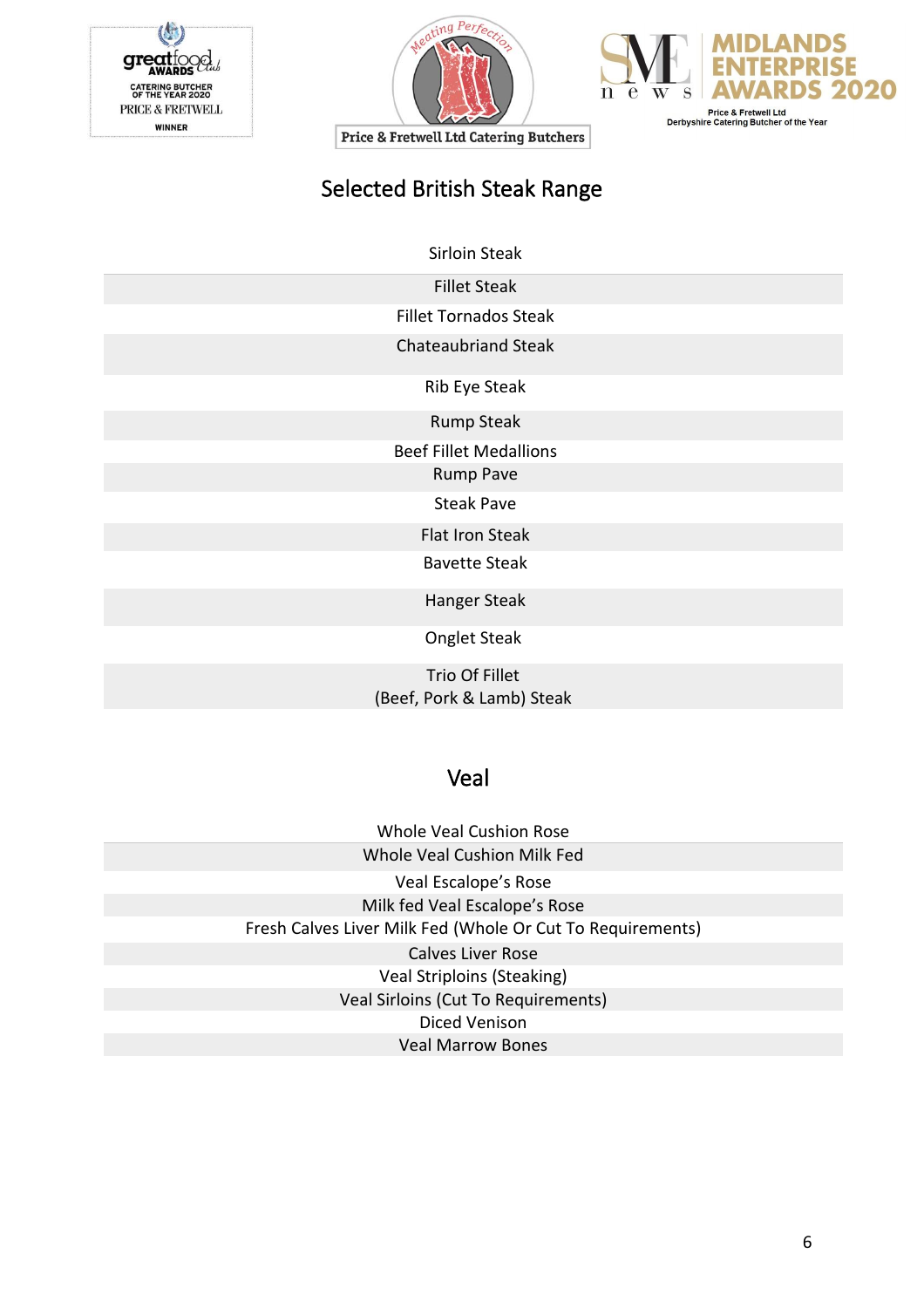





Local Lamb

| English Bone In Leg Of Lamb                              |
|----------------------------------------------------------|
| English Tied Leg Of Lamb (Meat Weight)                   |
| Mini Leg Of Lamb Joint                                   |
| <b>English Lamb Gigot</b>                                |
| M/W Boneless Lamb Gigot                                  |
| English Whole Shoulder Lamb M/W Netted                   |
| English Lamb Henry(S)                                    |
| English Saddles Of Lamb On The Bone (Includes Kidney)    |
| <b>English Breast Of Lamb</b>                            |
| English Rack Of Lamb (Bone In) (French Trimmed Or Whole) |
| English Square Cut Lamb Rumps                            |
| English Lamb Cannon                                      |
| <b>English Diced Lamb</b>                                |
| <b>English Minced Lamb</b>                               |
| English Lamb Loin Chops                                  |
| English Packets Of Lamb Trio                             |
| English Lamb Chump Steak                                 |
| English Noisette Of Lamb                                 |
| English Lamb Henry                                       |
| <b>English Barnsley Chop</b>                             |
| <b>English Lamb Valentines</b>                           |
| English Lamb Trim                                        |
| <b>English Lamb Throat breads</b>                        |
| English Inner Fillet (Tenderloin)                        |
| English Stir Fry Lamb Shoulder Eye Fillet                |
| Lamb Shanks                                              |
| English Lamb Kofta                                       |
| <b>English Lamb Bones</b>                                |

**All Joints Can Be Tied Or Netted, With Netting Providing The Caterer With Extra Yield.**



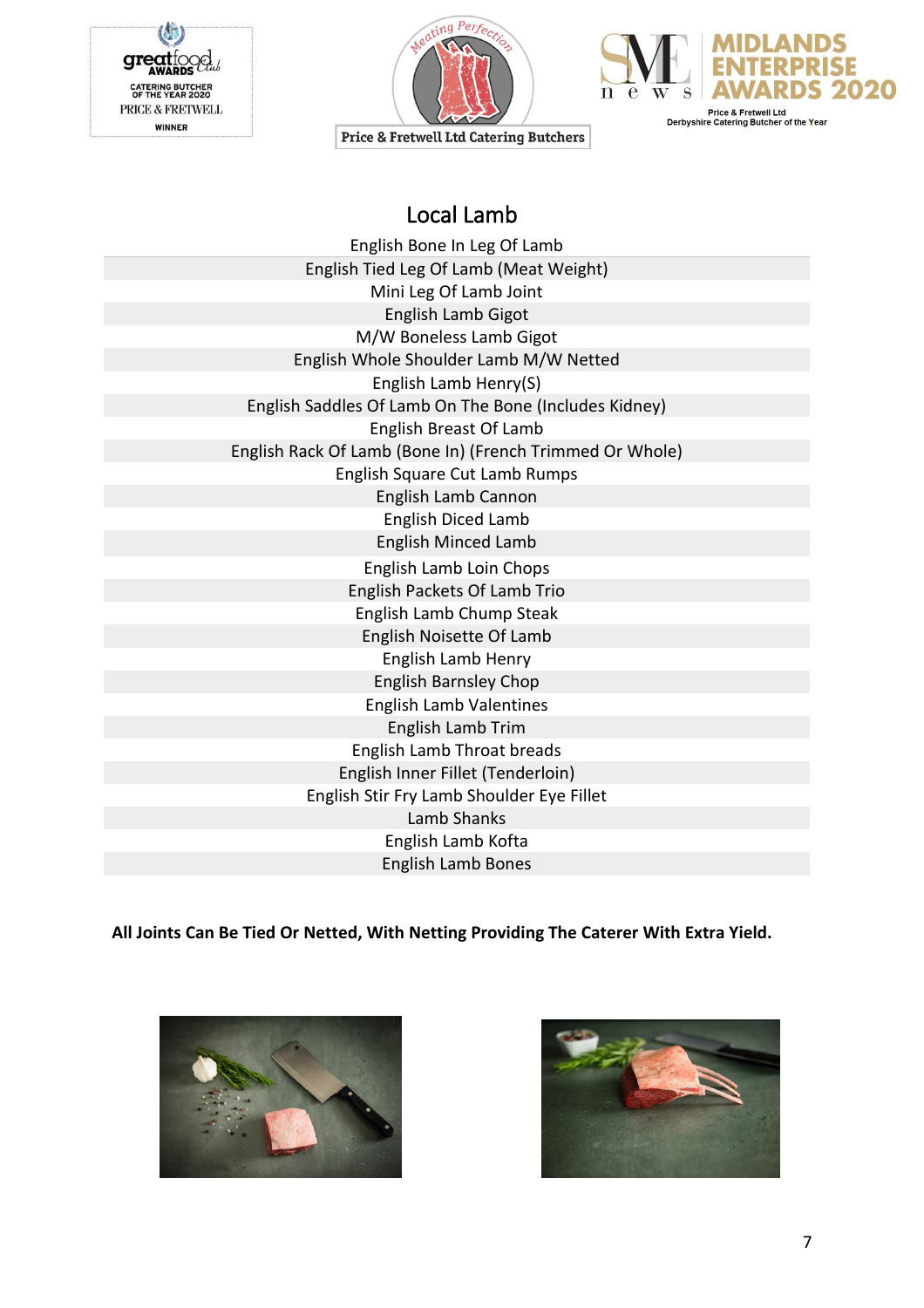gre CATERING BUTCHER<br>OF THE YEAR 2020 PRICE & FRETWELL **WINNER** 





Price & Fretwell Ltd Catering Butchers

Whole Pigs

Pork Tenderloin

Pork Tenderloin Barrells

Whole Bone In Pork Shoulder

M/W Shoulder Of Pork

Pork Butt

Whole Leg Of Pork Boned And Rolled (Bone In Weight)

M/W Tied Leg Of Pork

Whole Bone In Loin Of Pork

Meat Weight Pork Loin Joint

French Trimmed Rack Loin Of Pork

Whole Bone In Belly Pork

Boneless Belly Pork

Belly Pork Slices

Pork Shoulder Hock (Whole)

Pork Ossobuco

Diced Pork

Minced Pork

Pork Leg Steaks/Escalope's

Stir fry Pork

Meaty Spare Rib

Whole Baby Back Rib

Rack of St Louis Ribs

Pork Chop(S)

French Trimmed Pork Cutlet(S)

Pork T Bone

Pork Bones

Pork Medallions

Pigs Cheeks

Pork Jowell's

Suckling Pig

Pork Rind

Whole Pigs Heads

Pigs Trotters (Whole or Split)

Pig Ears

8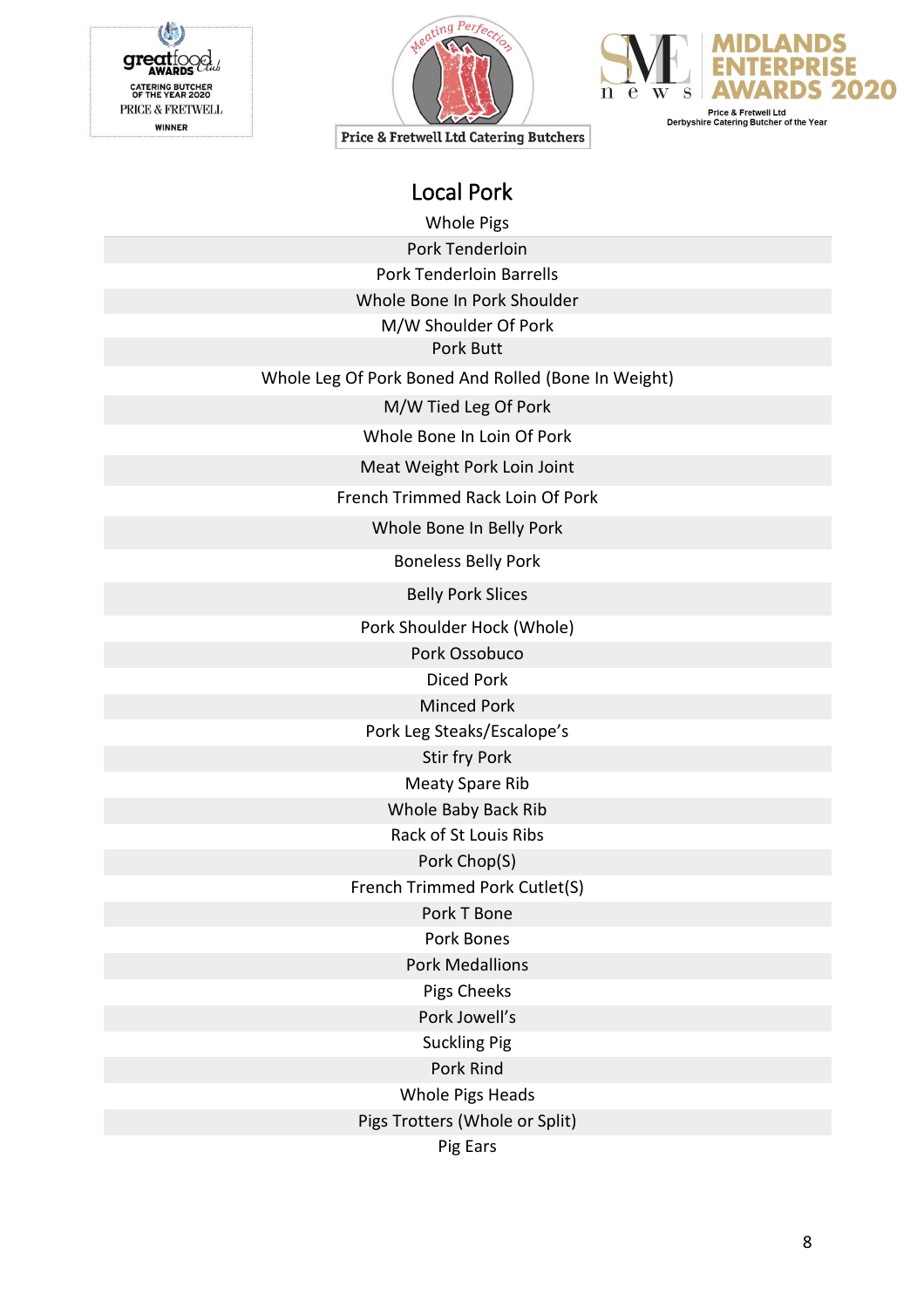





## Local Pork Steaks

Pork Chump/Loin (Steaks Or Butterflied)

Pork Rib Eye Steaks Pork Bistro Steak (Cling Filmed) Pork Loin Eye Medallions Tomapork Chop





### Bacon

- English Bacon Chops English Rindless Back Bacon Sliced
	- Smoked Back Bacon Sliced
- Dry Cure Rindless Back Bacon Sliced
	- Rindless Streaky Bacon Sliced

Smoked Rindless Streaky Bacon Sliced

Dutch Back Bacon Sliced

Whole Back Bacon

Minced Smoked Bacon

### English Cured Gammon

Boneless M/W Gammon

Bone In Gammon

Smoked Raw Cured Gammon Joint

Diced Gammon

Minced Gammon

Gammon Hock(S)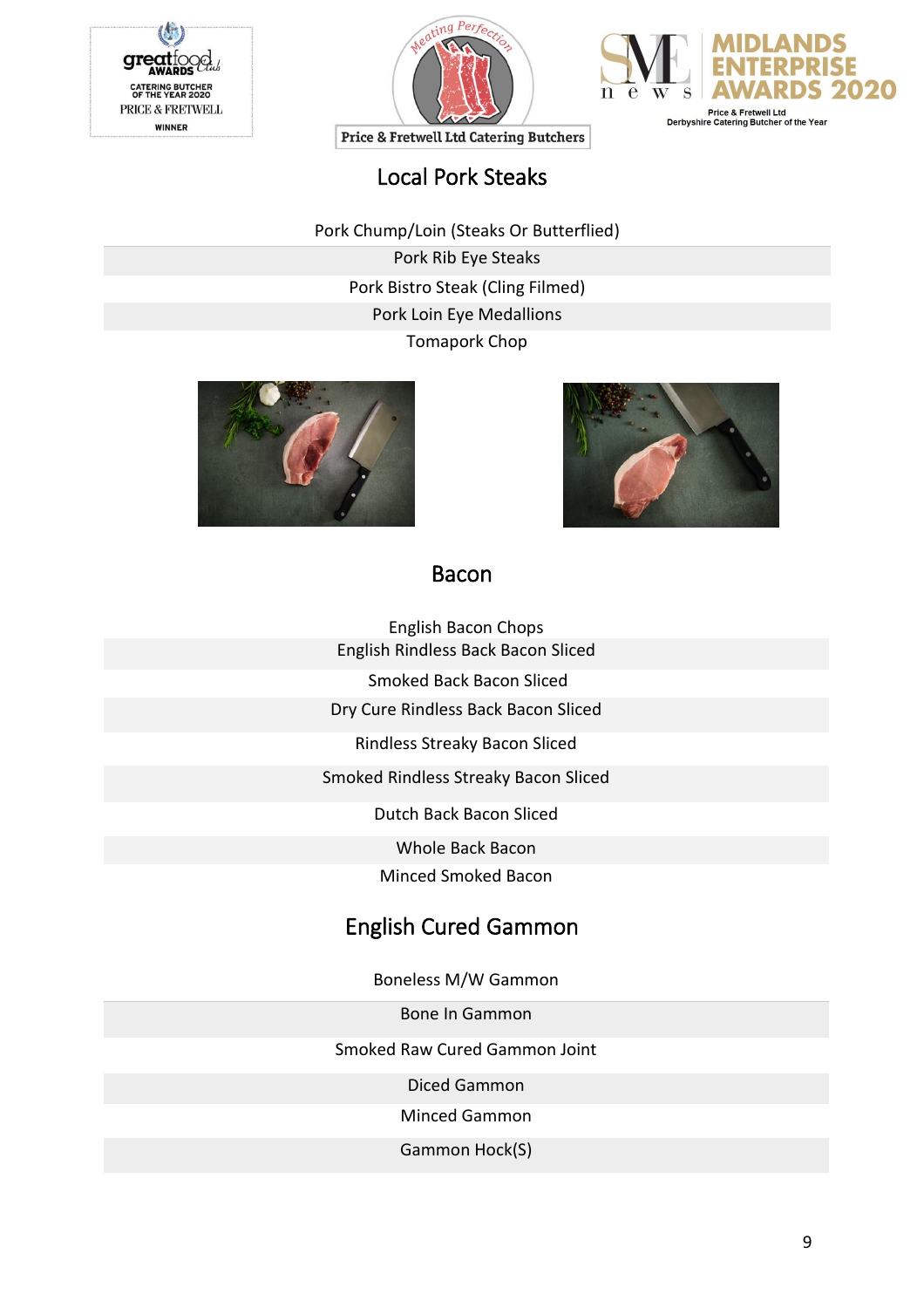





# English Cured Gammon Steaks

D Gammon Steaks Horseshoe Gammon Steaks Rindless D Gammon Steaks Gammon Daube Diamond Score





All Of Our Steaks Can Be Vacuum Packed To Each Customers Requirements.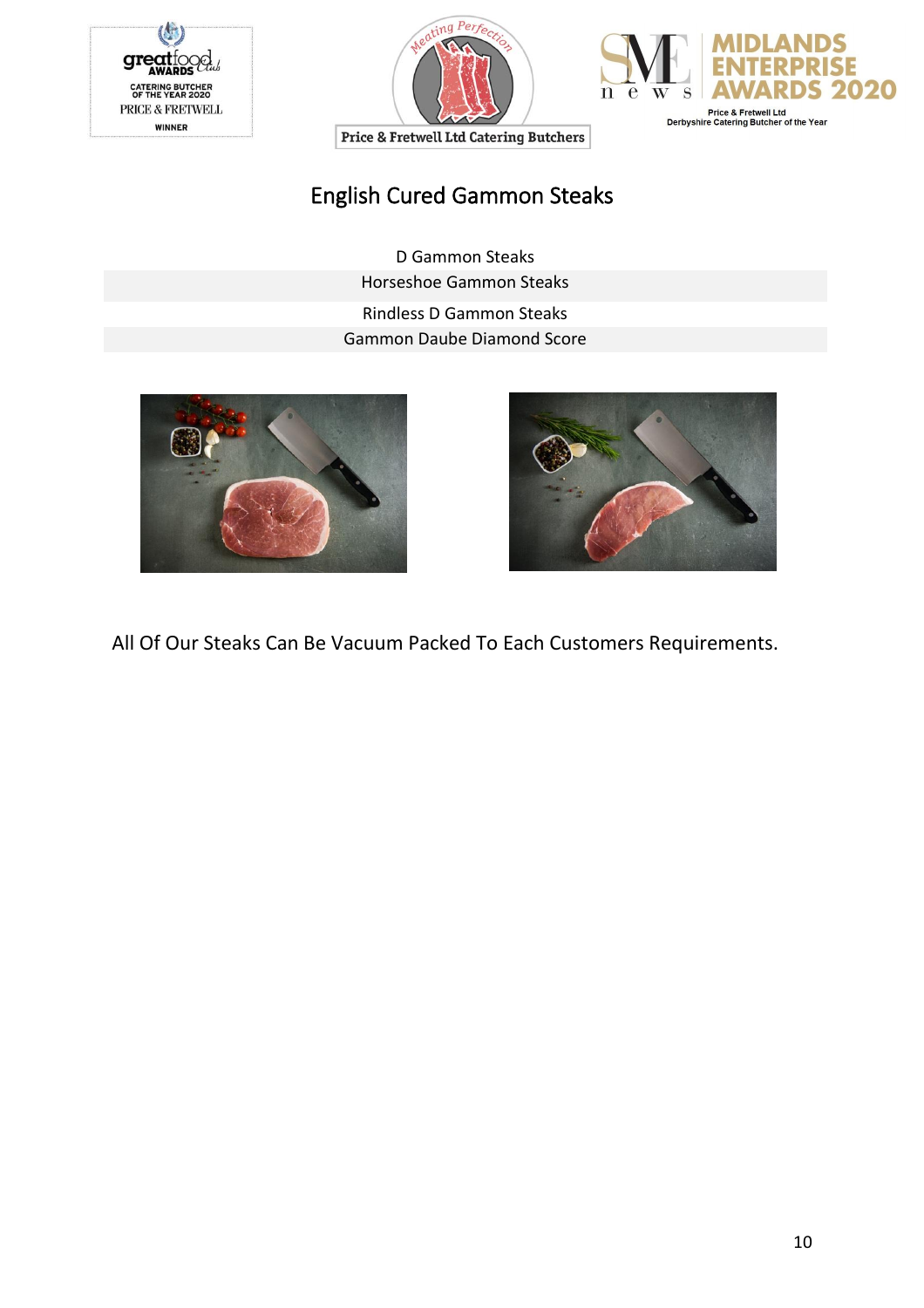





Chicken

### *Great Taste Award-Winning Church Hill Farm Chicken*

Fresh Whole Chickens (Hand Picked Size To Your Requirements)

| Fresh Capon Chickens (Seasonal)             |
|---------------------------------------------|
| Chicken Fillets (Skin On Or Off)            |
| Chicken Supremes (French Trimmed Available) |
| Chicken Fillets Wrapped In Pancetta         |
| Chicken Fillet Wrapped In Parma Ham         |
| Diced Chicken Breast                        |
| Diced Chicken Thigh                         |
| Diced 50/50 Chicken                         |
| Minced Chicken Breast/Thigh                 |
| Stir fry Chicken Fillet                     |
| Chicken Wings 3-Bone                        |
| Chicken Wings 2-Bone                        |
| Chicken Wings Jumbo                         |
| Chicken Legs                                |
| <b>Chicken Drumsticks</b>                   |
| <b>Chicken Bones/Carcass</b>                |
| Chicken Liver                               |
| Oyster Thighs Skin On/Off and Bone In/Out   |

#### **Flavoured Meat Glazes Also Available On All The Above Products.**





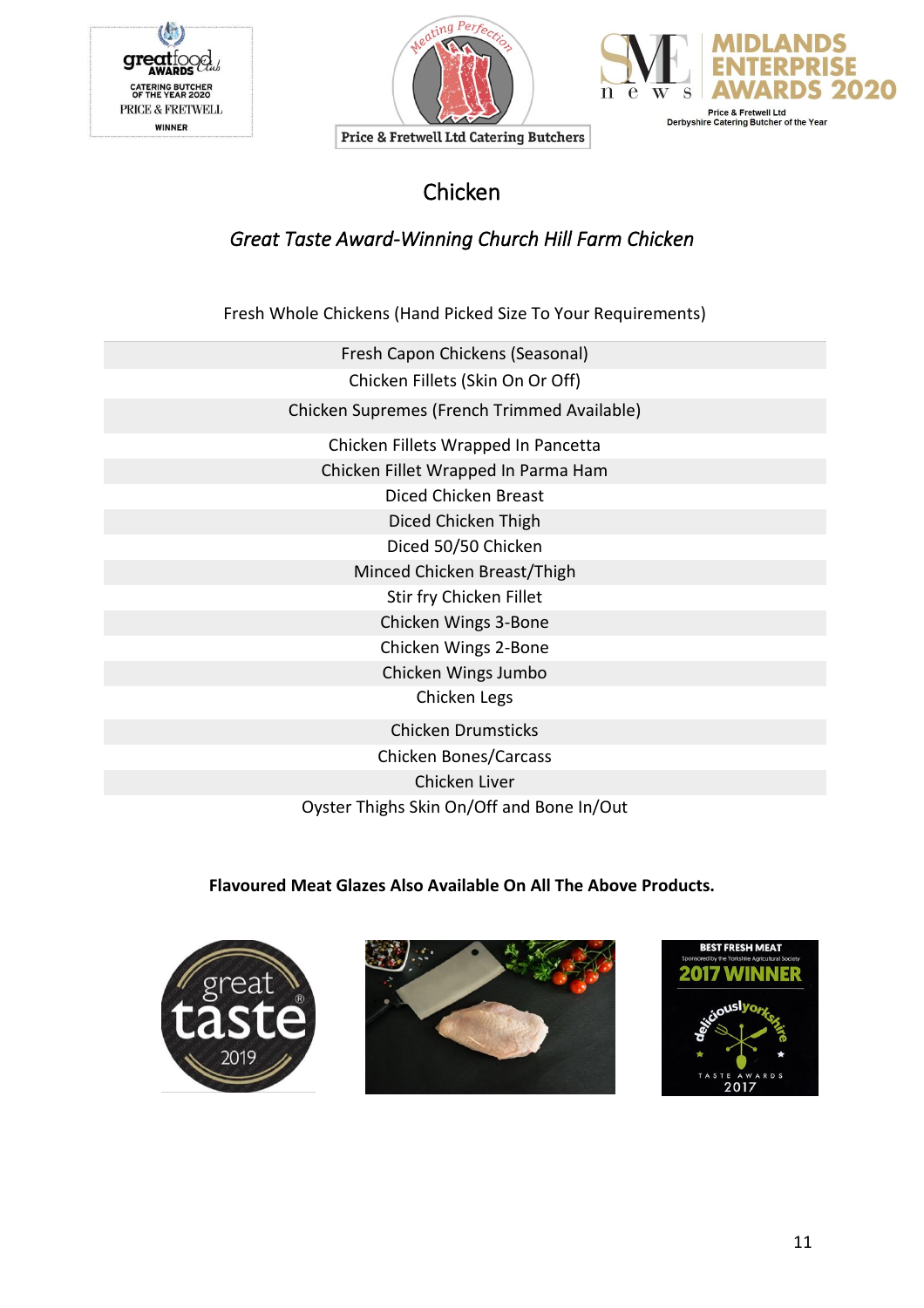





#### *Standard Chicken Products*

Poussin 5kg Bulk Bag Of Chicken Fillets Chicken Fillets Selected Chicken Supremes

Cornfed Chicken Supremes (5)

Chicken Fillets Wrapped In Pancetta Chicken Fillet Wrapped In Parma Ham Diced Chicken Breast Diced Chicken Thigh Diced 50/50 Chicken Minced Chicken Breast/Thigh Stir Fry Chicken Fillet

### **Turkey**

Turkey Butterfly Breast

Single Muscle Turkey Breast

Diced Turkey Breast

Diced Turkey Thigh

Diced 50/50 Turkey

Minced Turkey Breast/Thigh

Turkey Escalope's

Turkey Steak(S)

Whole Turkey Hen Birds (Seasonal)

Whole Catering Turkey

Whole Butchered Turkey

Turkey Crown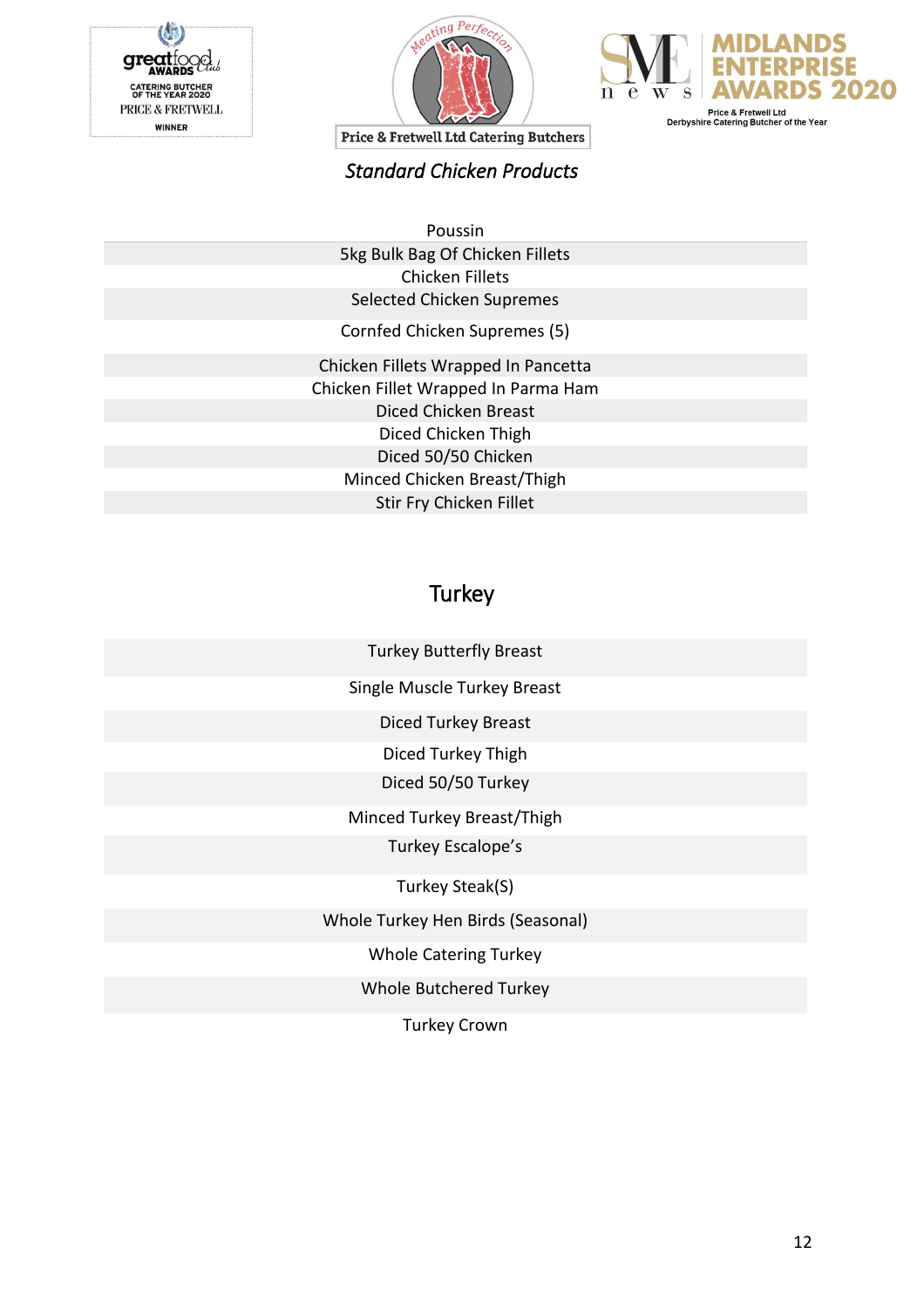





# Frozen Duck

Whole Frozen Duck

Frozen Barbary Duck Breast(S) (Packed 2)

Frozen Barbary Duck Leg(S) (Packed 2)

# Fresh Duck

Fresh Gressingham Duck Breasts Fresh Gressingham Duck Legs Fresh Gressingham Ducks Hot Smoked (Cooked) Goosnargh Duck Breasts Fresh Goosnargh Duck Legs Fresh Goosnargh Duck Breasts

### Goose

Whole Fresh Goose (Pre Ordered Product)

Goose Breast (Pre Ordered Product)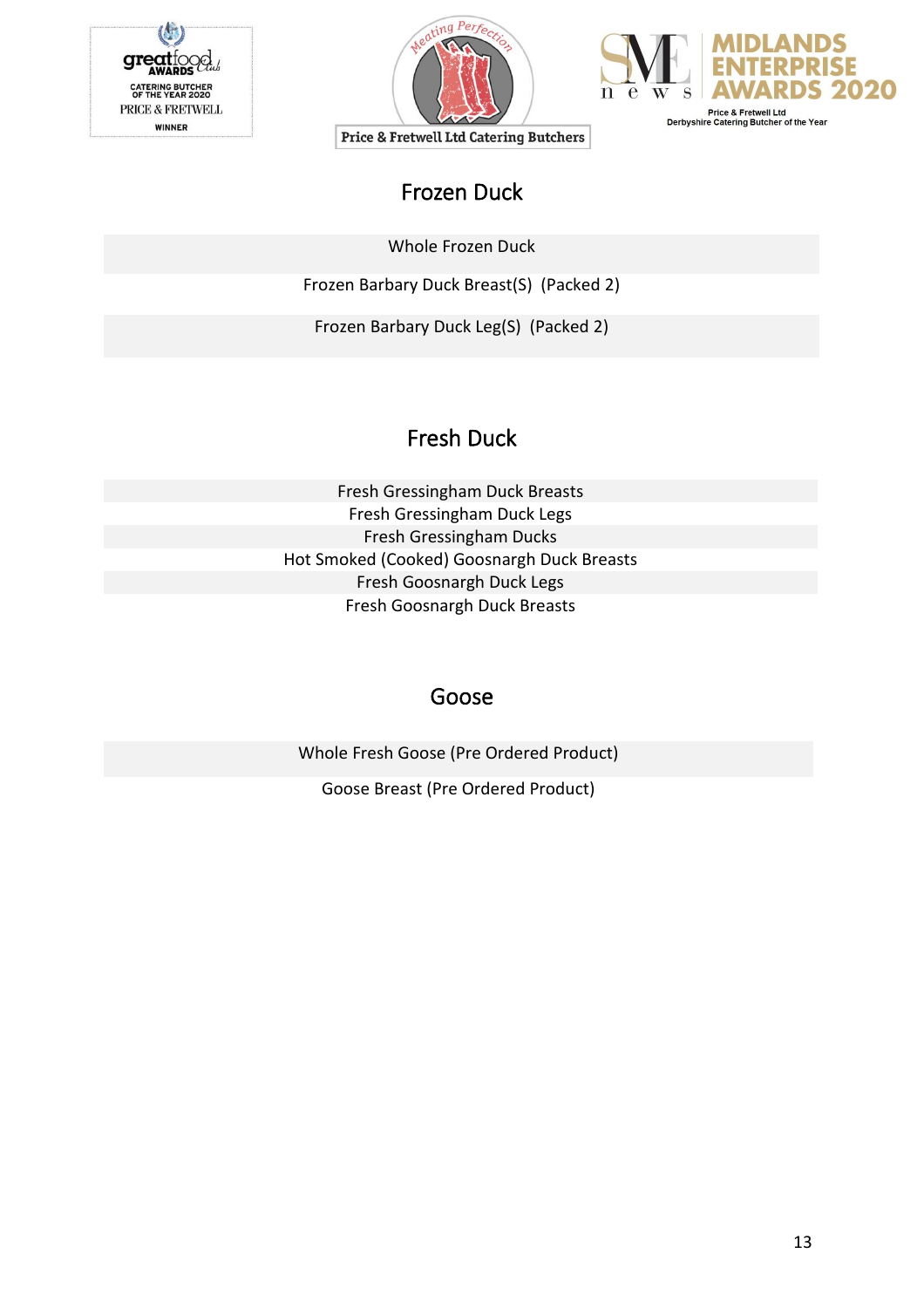





Fresh Game

Diced Game Partridge Breast (Pack Of 10) Partridge Brace Pheasant Breast (Pack Of 10) Pigeon Breast (Pack Of 10) Pigeon Whole Whole Rabbits Venison Cannon Venison Diced Venison Flank & Trim Venison Haunch (7-9Kg) Venison Haunch Steaks Venison Minced Venison Saddles (Bone In)

### Frozen Game

Guinea Fowl Supremes

Guinea Fowl Whole

Hare (Pre Ordered Product)

Pheasant Legs (Pre Ordered Product)

Quail Whole Quail (Boneless) Rabbit Diced (Pre Ordered Product) Rabbit Legs (Pre Ordered Product) Rabbit Saddles(Pre Ordered Product)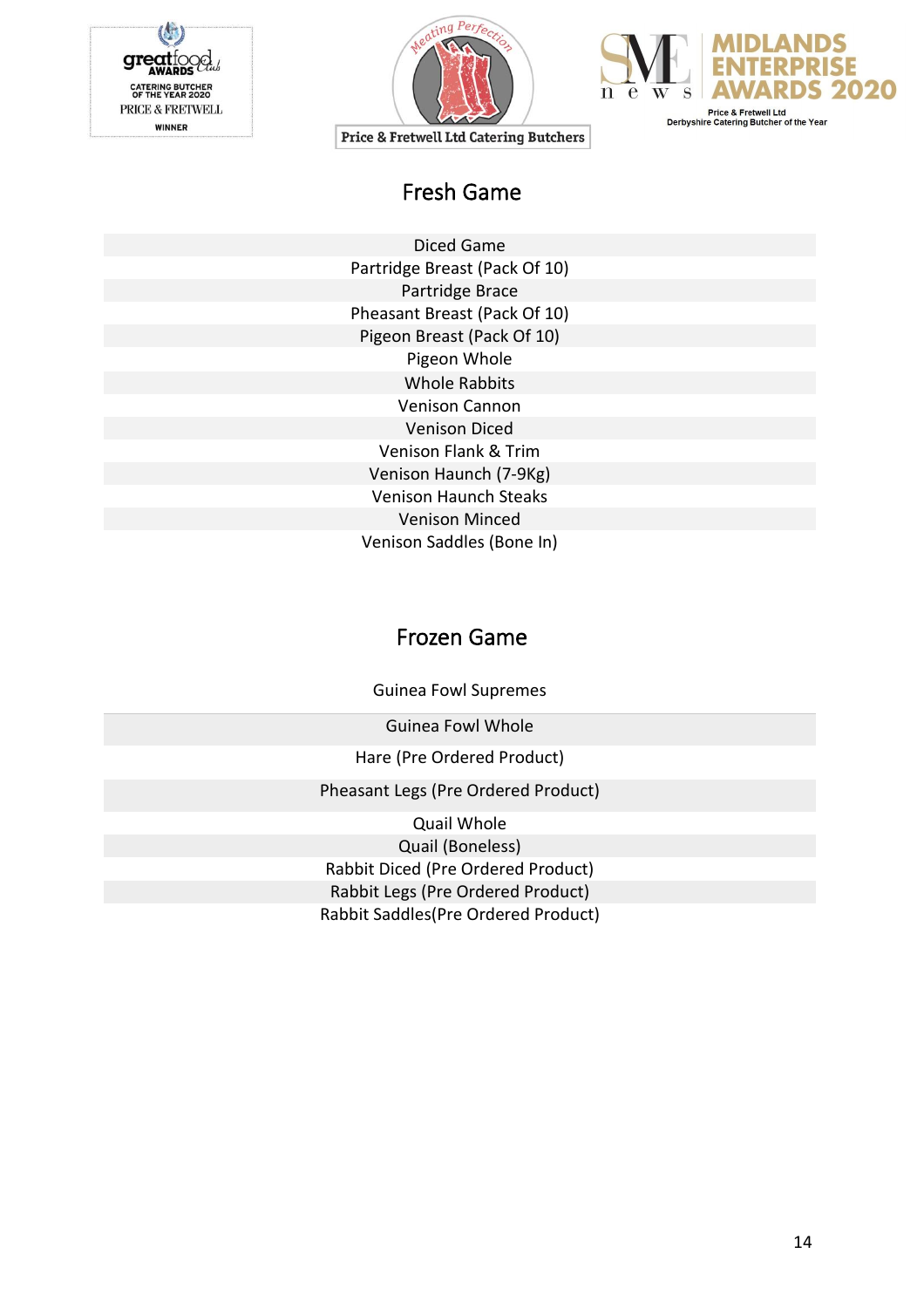U gregtt AWARDS CATERING BUTCHER<br>OF THE YEAR 2020<br>PRICE & FRETWELL **WINNER** 





**Price & Fretwell Ltd Catering Butchers** 

# Cooked Meats and Deli Meats

| Ox Tongue Sliced                         |
|------------------------------------------|
| <b>Chicken Roll Sliced</b>               |
| Luncheon Meat Sliced                     |
| 100% Cooked Turkey Breast Joint          |
| 100% Cooked Turkey Breast Sliced         |
| Half Or Whole Home Cooked Ham Joint      |
| Home Cooked Ham Sliced                   |
| Half Or Whole Home Cooked Pork Joint     |
| Home Cooked Pork Sliced                  |
| Half Or Whole Home Cooked Beef Joint     |
| Home Cooked Beef Sliced                  |
| <b>Hot Smoked Chicken Fillet</b>         |
| Hot Smoked Goosnargh Duck Breast         |
| Scotch Eggs                              |
| Homemade Faggots (Packets of 10)         |
| <b>Homemade Potted Meat</b>              |
| Sliced Or Piece Home Cooked Haslet Joint |
| <b>Corned Beef Tinned</b>                |
| <b>Corned Beef Sliced</b>                |
| 2.27kg Haggis (Pre-Ordered Product)      |
| Haggis 454g (Pre-Ordered Product)        |
| 1.36kg Black Pudding Stick               |
| George Stafford Black Pudding Stick      |
| George Stafford Black Pudding Chubb (2)  |
| <b>White Pudding</b>                     |
| 250g Packet of Sliced Pancetta           |
| Piece of Whole Pancetta                  |
| 500g Packet of Sliced Parma Ham          |
| Whole Salami Danish Stick                |
| Sliced Salami Danish                     |
| Whole Napoli Salami Stick                |
| Napoli Salami Sliced                     |
| 1.5kg Whole Cooked Chorizo Stick         |
| <b>Sliced Cooked Chorizo</b>             |
| 1kg Chorizo Oreado (Raw)                 |
| 1kg Mini Cooking Chorizo (Raw)           |
| Whole Piece Pastrami                     |
| <b>Sliced Pastrami</b>                   |
| Antipasti                                |
| Whole Polony Stick (Pre-Ordered Product) |
|                                          |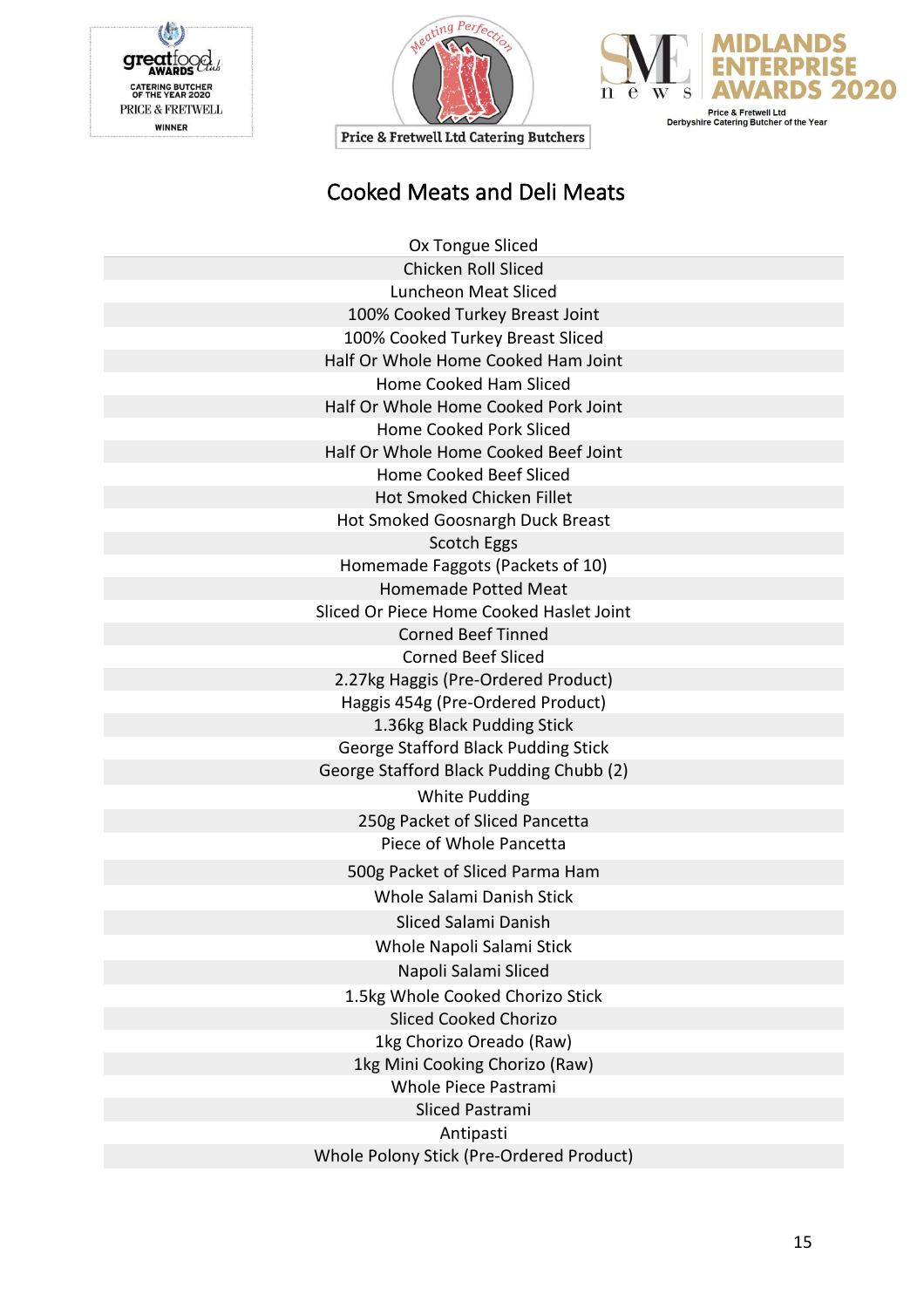





Sliced Or Piece Mortadella (Pre-Ordered Product) Sliced Or Piece Bresaola (Pre-Order)

# Local Eggs

Tray Of 15 Eggs

Tray Of 30 Eggs Free Range Tray Of 30 Eggs Half Case Of Eggs (6 Trays) Half Case Of Free Range Eggs (6 Trays) Case Of Eggs (12 Trays) Case Of Free Range Eggs (12 Trays) Tray of 20 Duck Eggs Tray of 12 Quail Eggs

### Pate

1kg Block Chicken Liver Pate 1kg Block Ardennes Pate 1kg Block Brussels Pate 1kg Block Duck & Orange Pate

# Sutherlands Pate

90g Pot Chicken Liver Pate 90g Pot Venison Pate



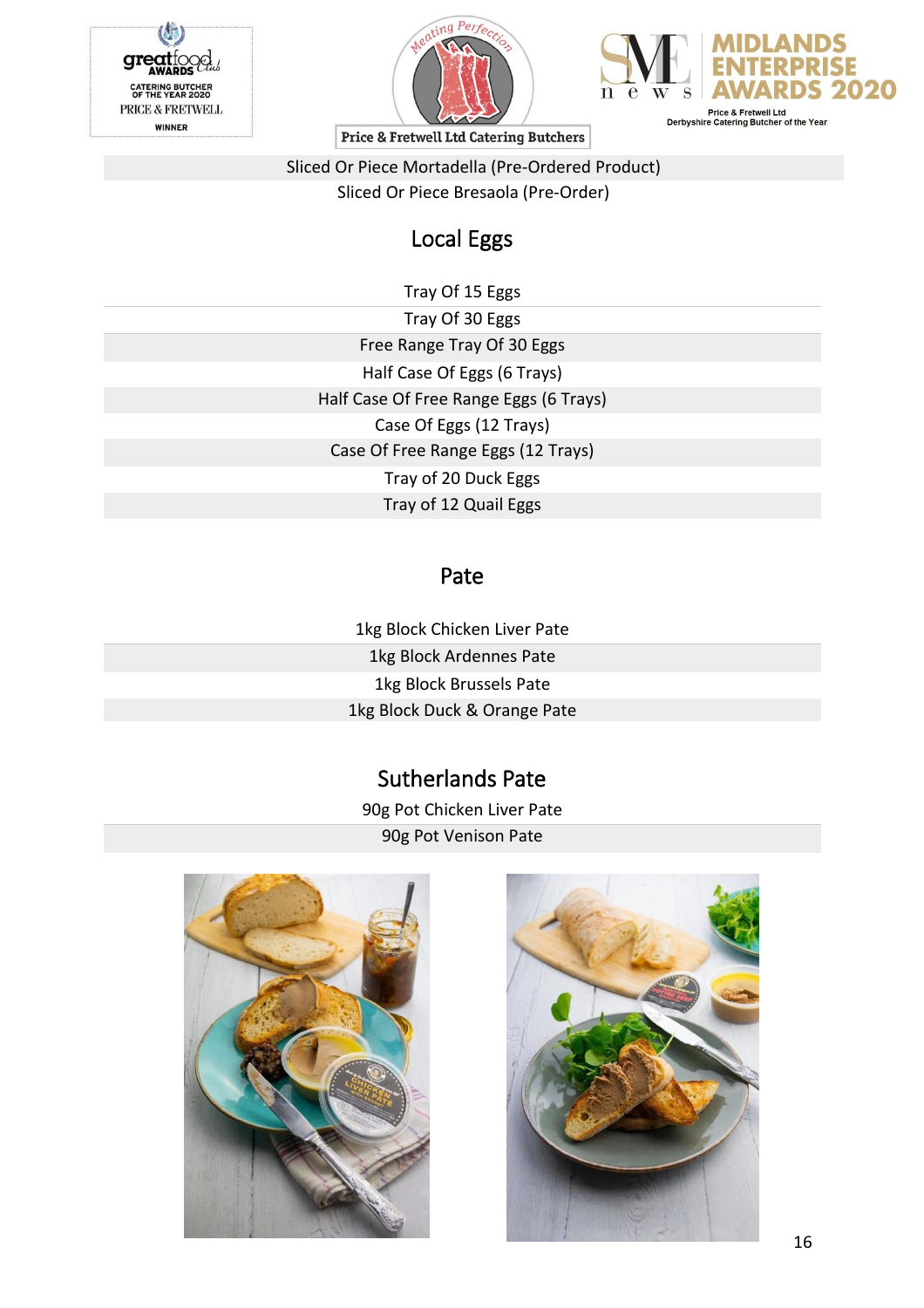gregt<sub>i</sub> **AWARD CATERING BUTCHER<br>OF THE YEAR 2020** PRICE & FRETWELL **WINNER** 





Price & Fretwell Ltd Catering Butchers

### Cheeses

| Case 40 X .250g Salted Butter                   |  |
|-------------------------------------------------|--|
| Packets of .250g Salted Butter                  |  |
| Case 40 X .250g Unsalted Butter                 |  |
| Packets of 250g Unsalted Butter                 |  |
| 1kg French Brie                                 |  |
| 1kg Goats Log                                   |  |
| 250g Camembert                                  |  |
| 1kg Bag of Grated Mature Cheddar                |  |
| Mature White Cheddar                            |  |
| Mild White Cheddar Block                        |  |
| Red Leicester                                   |  |
| Tuxford Wheel Of Stilton                        |  |
| Long Clawson Blue Stilton                       |  |
| Lincolnshire Poacher                            |  |
| 1kg or 2kg Parmesan Reggiano                    |  |
| 1kg or 2kg Parmesan Padano                      |  |
| 1.2kg Smoked Applewood                          |  |
| Saxon Cross Smoked Cheddar                      |  |
| 900g Charcoal Cheese                            |  |
| 250g Haloumi                                    |  |
| 1kg Packet of Monterey Jack Sliced              |  |
| 1kg Packet of Emmenthal Cheese Slices           |  |
| Emmenthal Wheel (Pre Ordered Product)           |  |
| 125g Mozzarella Balls                           |  |
| 2.3kg Mozzarella Log                            |  |
| Grated Mozzarella (Pre Ordered Product)         |  |
| 2kg Crème Fraiche (Pre Ordered Product)         |  |
| 2kg Full Fat Cream Cheese (Pre Ordered Product) |  |
| Cote Hill Blue (Pre Ordered Product)            |  |
| Stilton & Apricot (Pre Ordered Product)         |  |
| Wensleydale & Cranberry (Pre Ordered Product)   |  |
| 1.5kg Gorgonzola (Pre Ordered Product)          |  |
| 2.5kg Gruyere (Pre Ordered Product)             |  |
| Cornish Yarg (Pre Ordered Product)              |  |
| Mascarpone (Pre Ordered Product)                |  |
| Sage Derby (Pre Ordered Product)                |  |
| Manchego 1kg (Pre Ordered Product)              |  |

Other cheeses are available on request. Standing orders can be set up for all pre-order products.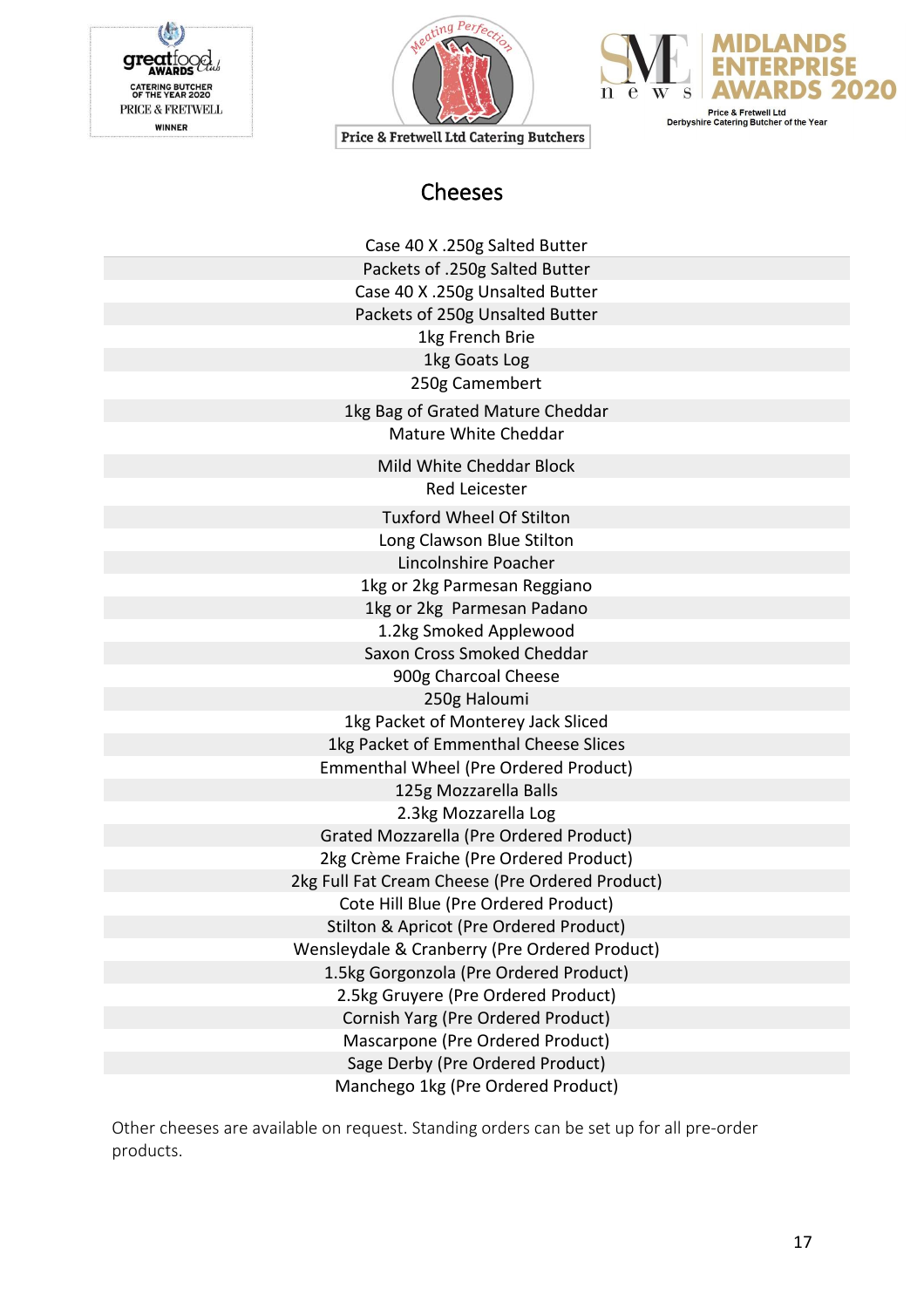





# Butter, Stocks, Dripping And Fats

Salted Butter (250g Blocks) Case Of 600 Salted Butter Portions Unsalted Butter (250g Blocks) Case Of Beef Dripping Individual Beef Dripping Pork Dripping 1kg Goose Fat Caul (Veal) Fat 1kg Duck Fat

Bakery

| 454g Award Winning Ploughman's Charcoal Pork Pie             |  |
|--------------------------------------------------------------|--|
| (Pork Pie Meat, Gammon Hock, Black Charcoal Cheese & Pickle) |  |
| .454g Pork Pie                                               |  |
| .454g Huntsman's Pie                                         |  |
| (Pork Pie Meat, Turkey & Stuffing)                           |  |
| Gala Pork Pie                                                |  |
| Gala Pork Pie With Egg (Pre-Order Product)                   |  |
| 5" Deep Filled Sausage Rolls (Pre-Order Product)             |  |
| Artisan Steak & Gravy Pie                                    |  |
| Artisan Steak & Kidney Pie                                   |  |
| Artisan Chicken & Bacon Pie                                  |  |
| Artisan Chicken & Mushroom Pie                               |  |
| Artisan Meat & Potato Pie                                    |  |
| Artisan Mince Beef & Onion                                   |  |
| 12" Steak & Gravy Pie                                        |  |
| 12" Steak & Kidney Pie                                       |  |
| 12" Chicken & Bacon Pie                                      |  |
| 12" Chicken & Mushroom                                       |  |
| 12" Meat & Potato Pie                                        |  |
| 12" Lamb & Mint Pie                                          |  |
| 12"/5" Quiche Lorraine                                       |  |
| 12"/5" Quiche Cheese And Broccoli (Pre Ordered Product)      |  |
| 12" /5" Quiche Mediterranean (Veg) (Pre Ordered Product)     |  |
| 12"/5" Quiche Cheese And Onion (Pre Ordered Product)         |  |
| 12"/5" Quiche Cheese And Tomato (Pre Ordered Product)        |  |
| 12"/5" Quiche Cheese & Mushroom (Pre Ordered Product)        |  |

Other pies and quiches are available on request. Standing orders can be set up for all pre-order products.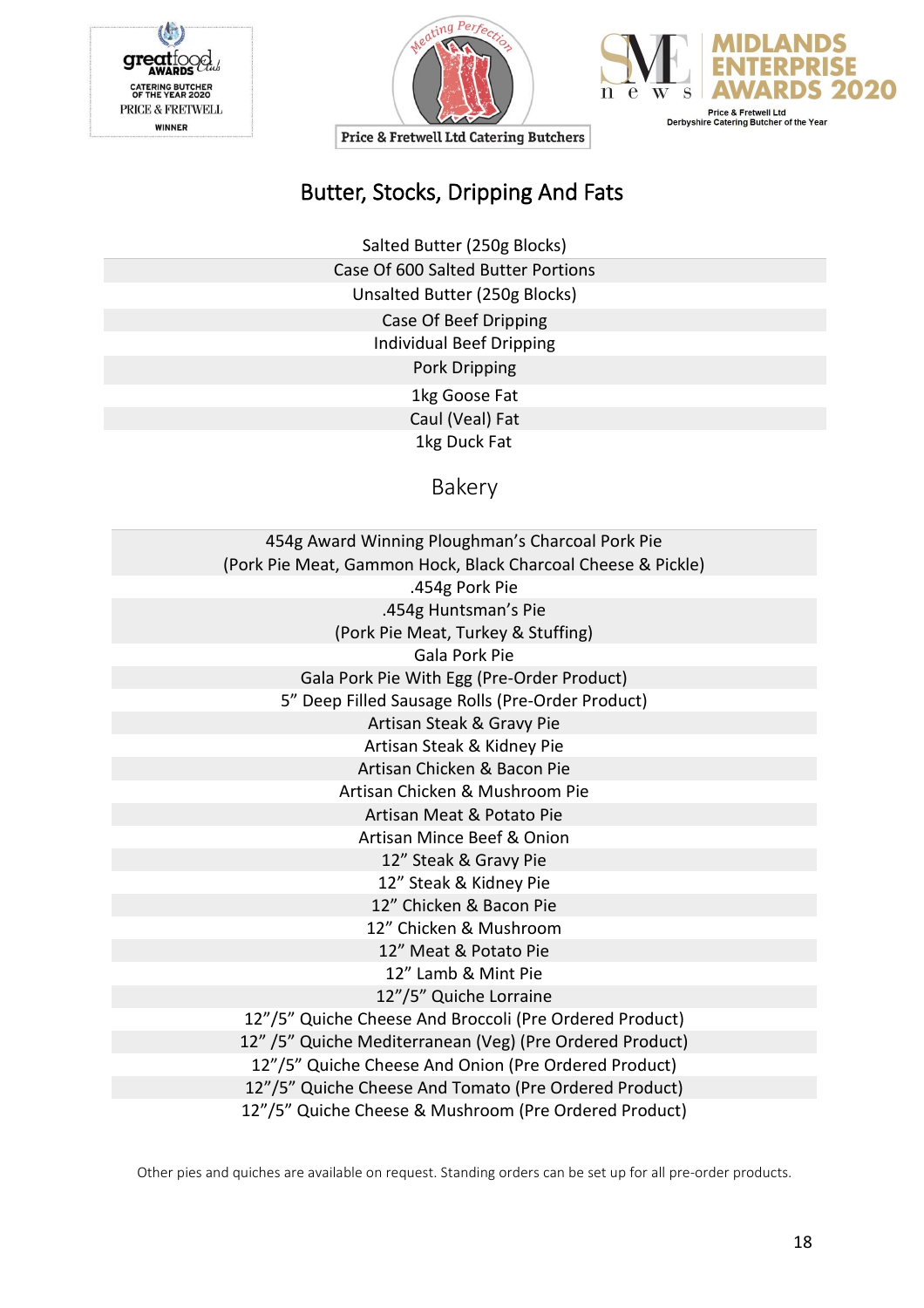





### Burger

Hand Pressed Seasoned Beef Burgers (Any Size) Beef Burger Patties 85VL Unseasoned (Any Size) Hand Pressed Brisket Rump Cap & Fat Burgers (Any Size) Minced Chuck & Rib Cap Burgers (Any Size) Ultra-Prime Steak Mince Burger (Any Size) Case Of 48 .113g Caramelised Onion & Cracked Black Pepper Burgers Case Of 36 .170g Caramelised Onion & Cracked Black Pepper Burgers Case Of 24 .227g Caramelised Onion & Cracked Black Pepper Burgers Case Of 48 113g Classic Beef Burgers Case Of 36 170g Classic Beef Burgers Case Of 24 227g Classic Beef Burgers Case Of 48 113g Lamb & Mint Burgers Case Of 36 170g Lamb & Mint Burgers Case Of 24 227g Lamb & Mint Burgers Hand Pressed Lamb & Mint Burgers (Any Size) Pork & Apple Burgers (Any Size)



### **Create Your Own Burger!**

Send Your Own Burger Mix To Ourselves And We Will Mix The Seasoning With Our Products And Hand Press Out Your Very Own Burger.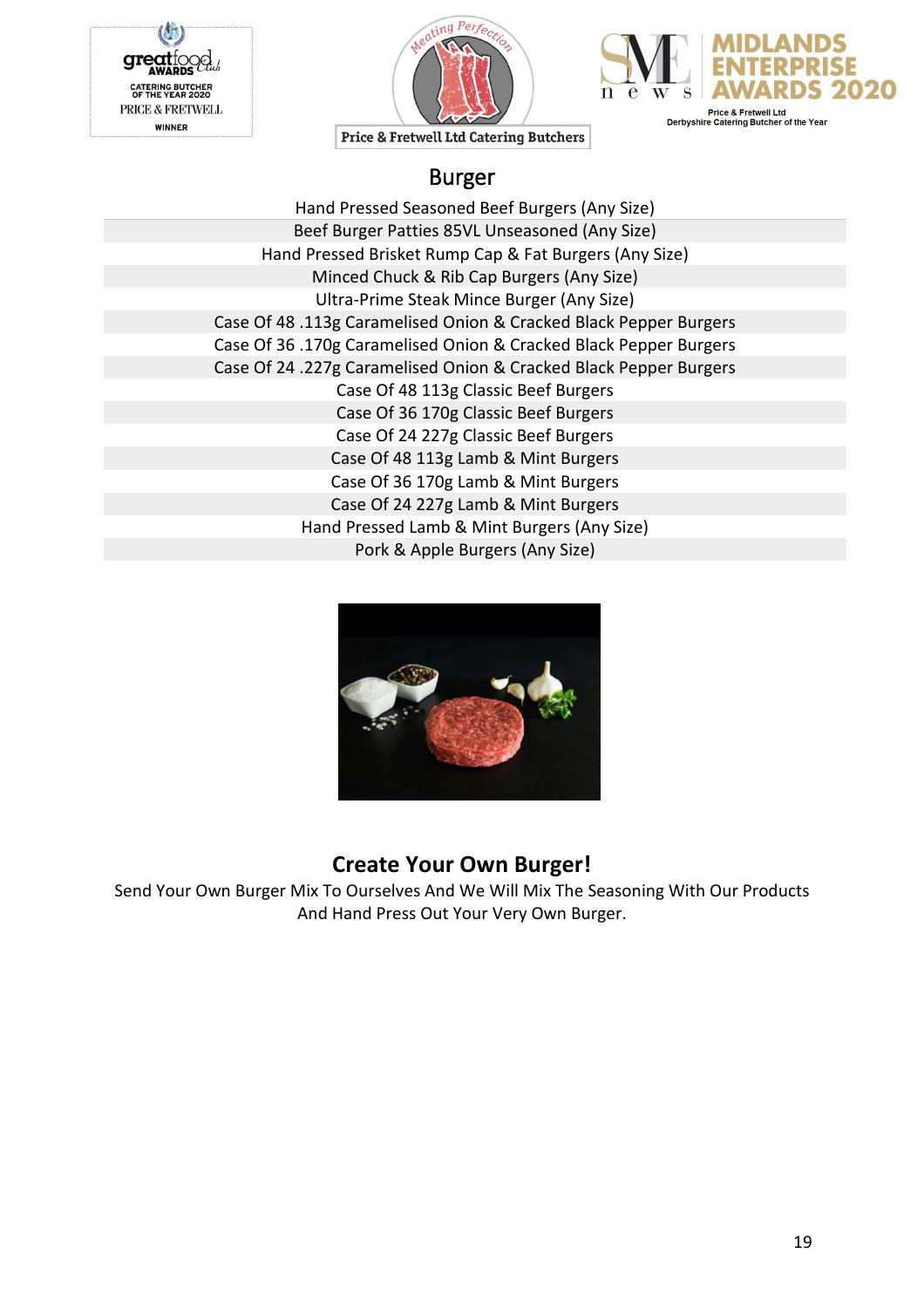





#### Sausage

| Fresh Handlinked Festival (Lincolnshire) Coarse Sausage          |
|------------------------------------------------------------------|
| Fresh Handlinked Festival (Lincolnshire) Sausage                 |
| GLUTEN FREE Handlinked Festival (Lincolnshire) Sausage           |
| Fresh Handlinked Cumberland Sausage                              |
| Fresh Handlinked Pork & Leek Sausage                             |
| Fresh Handlinked Plain Pork Sausage                              |
| Fresh Handlinked Pork & Stilton Sausage                          |
| Fresh Handlinked Sparkler Sausage (Spicy)                        |
| Fresh Handlinked Tomato, Garlic & Herb                           |
| Fresh Handlinked Lamb & Mint Sausage                             |
| Fresh Handlinked Toulouse Sausage                                |
| Fresh Handlinked Pork Honey & Mustard Sausage                    |
| Fresh Handlinked Venison, Cranberry and Apple Sausage            |
| Fresh Handlinked Beef & Guinness Sausage (Pre Ordered Product)   |
| Fresh Handlinked Wild Boar & Apple Sausage (Pre Ordered Product) |
| Fresh Pork Honey & Mustard Sausage (Pre Ordered Product)         |
| 12" Jumbo Sausage (Any Flavour)                                  |
| 8" Sausage (Any Flavour)                                         |
| 7" Sausage (Any Flavour)                                         |
| Fresh Plain Pork Cocktail Sausage                                |
| Fresh Festival (Lincolnshire) Cocktail Sausage                   |
| Fresh Festival (Lincolnshire) 8'S                                |
| Fresh Plain Pork 8'S                                             |
| The Big Wheel                                                    |
| Case 48 .113g Cumberland Rings                                   |
| Case 24 .170g Cumberland Rings                                   |
| Case 20.227g Cumberland Rings                                    |
| Case Of 10 .341g Cumberland Hoops                                |
| Fresh Pigs In Blankets                                           |
| .500g Fresh Pork Sausage Meat                                    |
| .500g Fresh Festival (Lincolnshire) Sausage Meat                 |
| <b>GLUTEN FREE Festival (Lincolnshire) Sausage Meat</b>          |

Other sausage flavours and sizes available on request. Standing orders can be set up for all pre-order products.